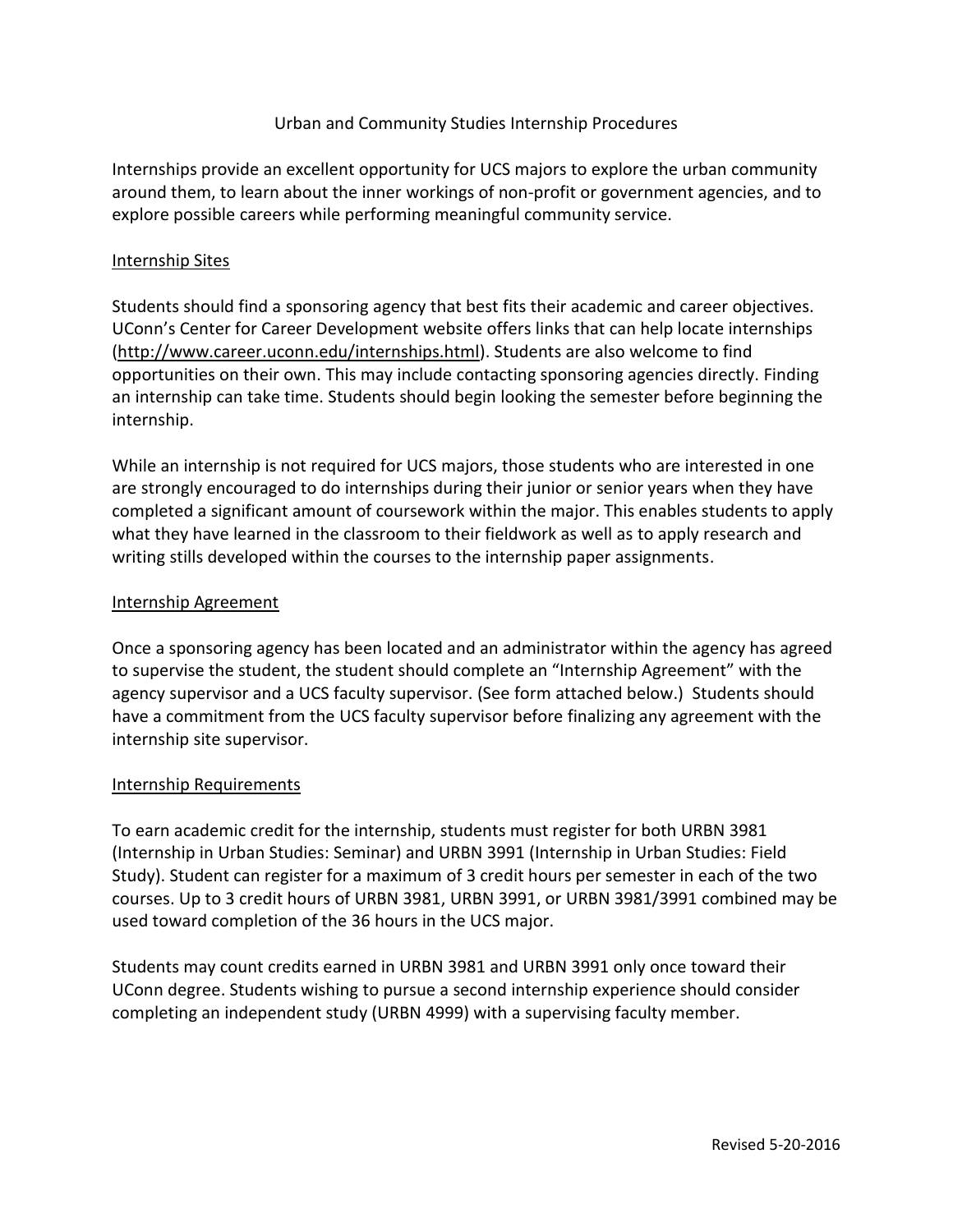As per university rules, for every 1 credit hour of URBN 3991, students are expected to complete 42 hours of service. Thus, students enrolled in 2 credit hours of URBN 3991 should expect to complete 84 hours of service (or approximately 6-8 hours of service each week). Students should keep track of their hours to avoid any misunderstandings at the end of the term.

The supervising faculty member will set the requirements for earning credit in URBN 3981. At the minimum, students should expect to write at least three reflection papers (at the beginning, in the mid-term, and at the end of the experience). Students enrolled in URBN 3981 for 2 or more credits should anticipate additional academic work related to the internship. See the descriptions below for details on the URBN 3981 assignments.

# Final Note

Students are expected to fulfill the internship in a professional and responsible manner. Interns are ambassadors of the University of Connecticut and the Urban and Community Studies program. Future internship and employment opportunities at the organization may well depend upon the professional conduct of past interns. Interns must be responsible about reporting to the organization and completing assignments as would be expected in any job.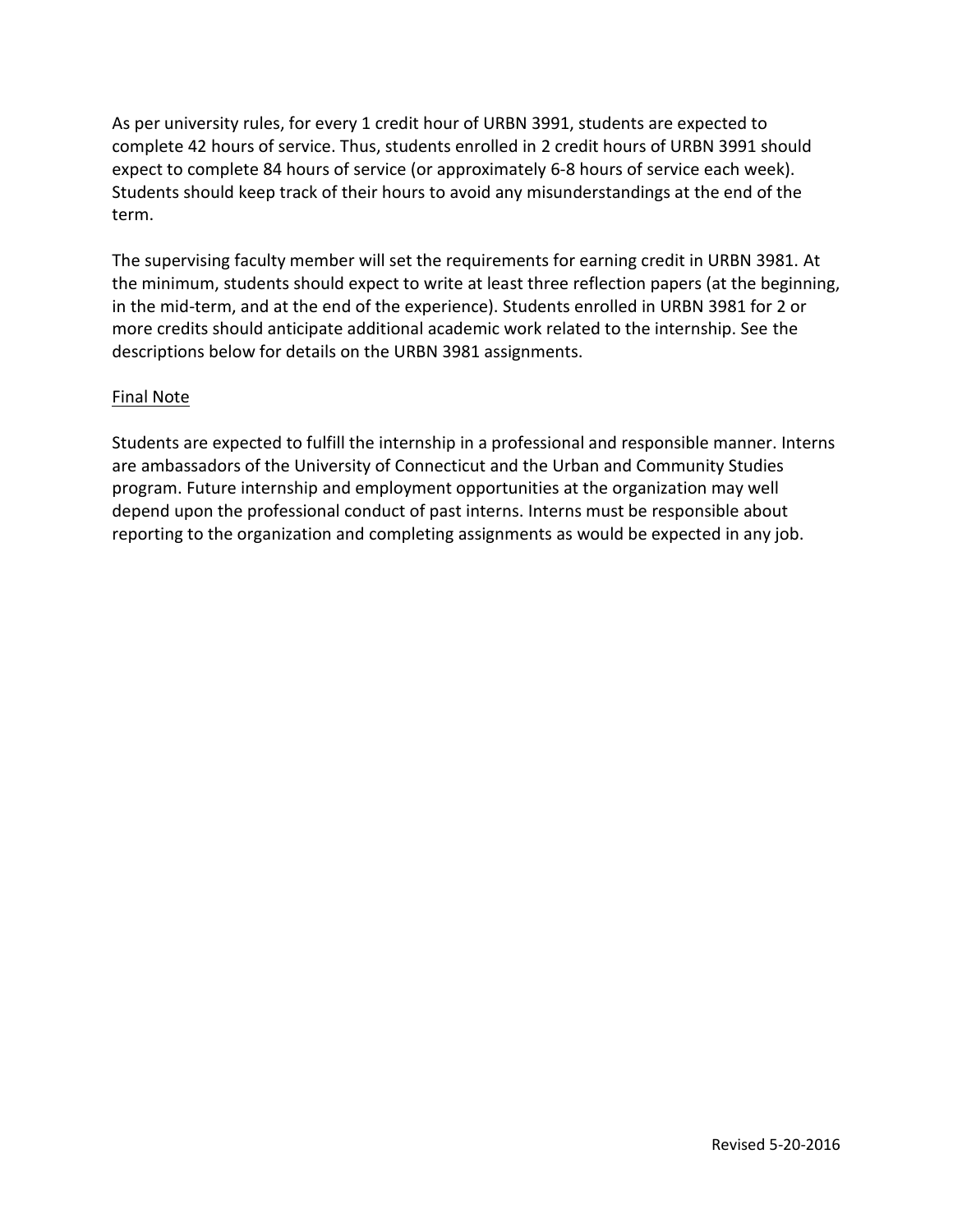# **University of Connecticut Urban & Community Studies Program Internship Agreement**

**Student Name:** \_\_\_\_\_\_\_\_\_\_\_\_\_\_\_\_\_\_\_\_\_\_\_\_\_\_\_\_\_\_\_\_\_\_\_\_\_\_\_\_\_\_\_\_\_\_\_\_\_\_\_\_\_\_\_\_\_\_\_\_\_

**Agency**: \_\_\_\_\_\_\_\_\_\_\_\_\_\_\_\_\_\_\_\_\_\_\_\_\_\_\_\_\_\_\_\_\_\_\_\_\_\_\_\_\_\_\_\_\_\_\_\_\_\_\_\_\_\_\_\_\_\_\_\_\_\_\_\_\_\_

## **TO BE COMPLETED BY STUDENT:**

*Describe your goals and learning objectives in working for this agency.*

*Please outline your responsibilities and activities for the semester.*

#### **TO BE COMPLETED BY AGENCY SUPERVISOR:**

*Please describe supervision:*

*Please list hours student will be in agency:*

**Note:** If written internship description exists, it may be attached to this sheet.

| <b>Student</b>              | (date) | <b>Internship Supervisor</b> | (date) |
|-----------------------------|--------|------------------------------|--------|
| <b>Instructor of Record</b> | (date) | <b>Advisor</b>               | (date) |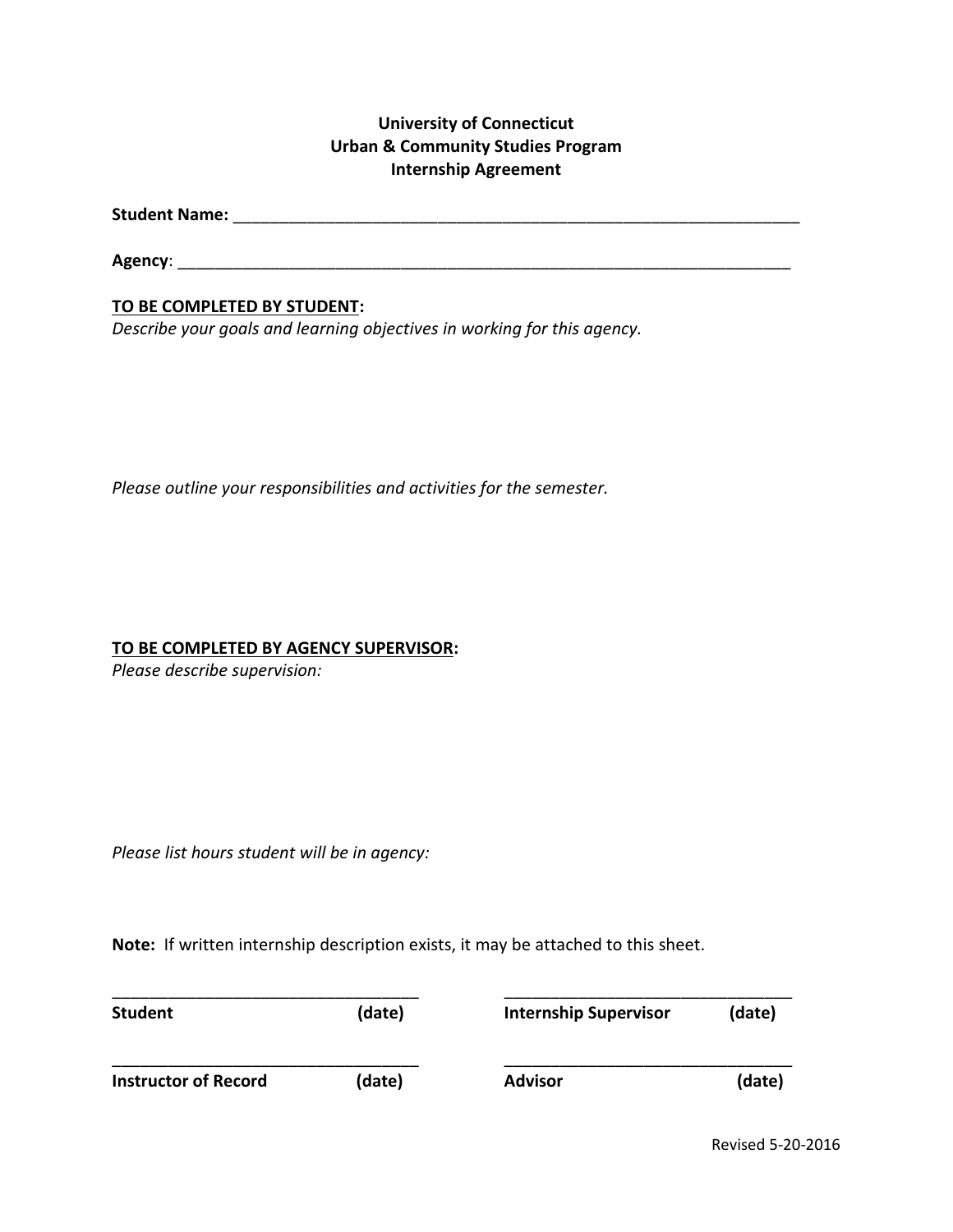### URBN 3981 Internship Seminar Requirements

### Reflection Papers (required of all students regardless the number of credits)

You will write three short reflection papers. One paper should be written within the first few days of your internship -- if not before it begins -- one mid-way through the semester, and the final at the end of the experience. Length is less important than content, so you should not feel like you need to fill space.

### Reflection Paper #1

In this first paper, you should address what you are hoping to accomplish through the internship: personally, academically, and professionally. Write why you selected this particular sponsoring agency for your internship experience. Explain how it corresponds with your career aspirations and how it meshes with your previous coursework, for example.

#### Reflection Paper #2

The purpose of the second paper is to assess what you are doing day-to-day and overall. Write about your tasks and responsibilities, who you work with and whether you are receiving adequate supervision, whether you have opportunity to try new tasks, and what you are accomplishing in terms of helping the organization. You might describe a particular situation that was insightful to you. Explain the biggest lesson you have learned so far in your internship experience.

This is also your time to report what is not going well with the experience, if anything. For example, if you are not being assigned duties that will allow you to learn or if there are interpersonal issues within the organization that are affecting your ability to participate fully. Only your faculty supervisor will read what you write in your reflection papers; your faculty supervisor will not share the information with your internship agency supervisor. You should be honest in your writing, even with yourself.

#### Reflection Paper #3

Now that you have finished your internship, reflect on the overall experience. Write about what you learned about yourself. Tell what you learned about the organization and about careers in that field. Has the experience changed your career aspirations? Has it opened a new direction for you in terms of your studies or suggested to you what skills or knowledge areas you would like to improve upon? How has the internship helped define and/or clarify your career path?